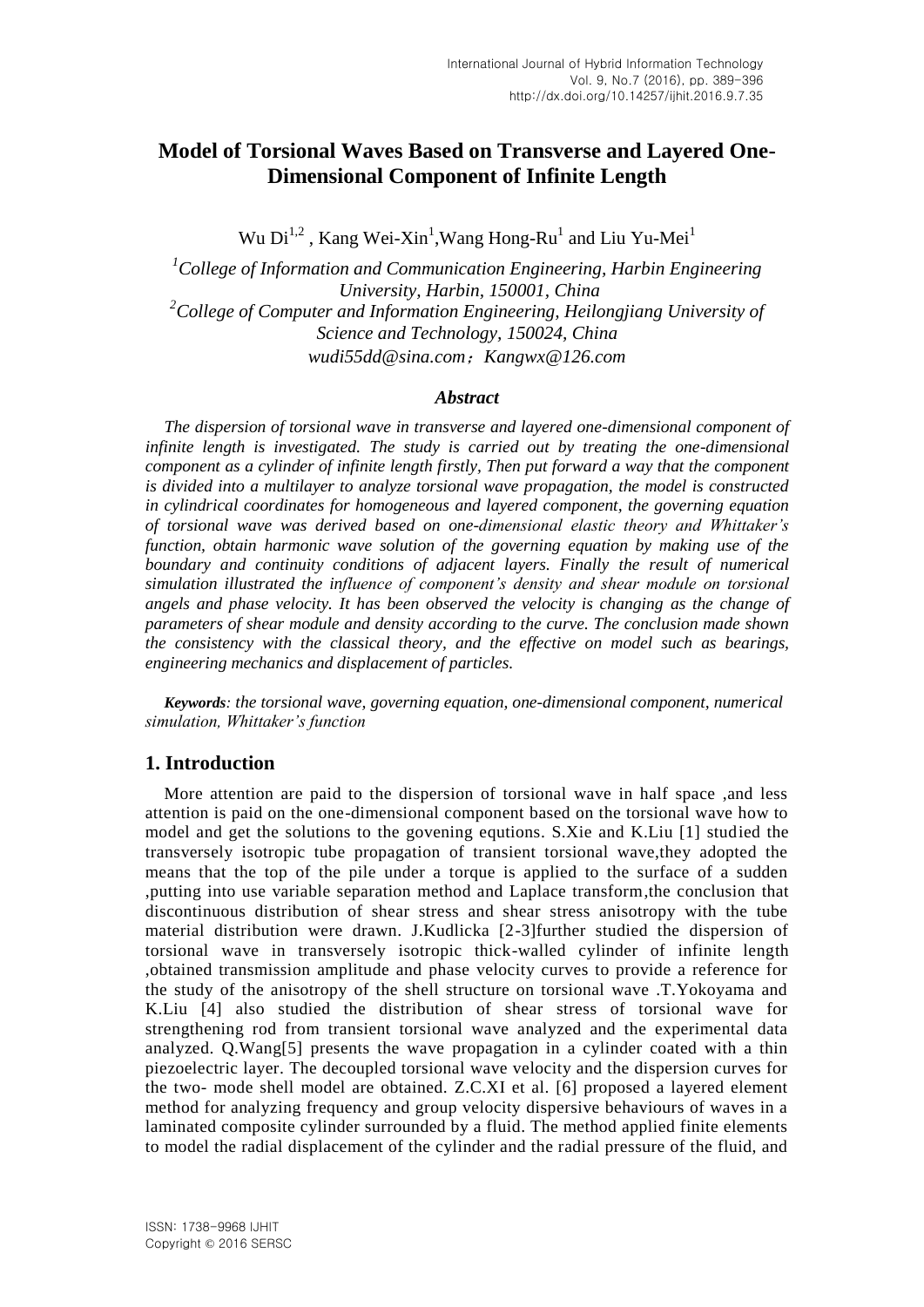complex exponentials to express the axial and circumferential displacements of the cylinder as well as the axial and tangential pressures of the fluid. Tamer Kepceler[7] researched the dispersion of the torsional wave propagation in the finitely prestrained bi-material compounded cylinder,and prove the mechanical relations of the materials of the components of the cylinder are described by the harmonic potential.

S.D. Akbarov et al. [8] studied torsional wave dispersion in a three-layered (sandwich) hollow cylinder with finite initial strains. The investigations were carried out within the scope of the piecewise homogeneous body model with the use of the three-dimensional linearized theory of elastic waves in initially stressed bodies. X. HAN and D. XU.[9] proposed a method for analyzing transient waves in cylindrical shells of a functionally graded material (FGM) excited by impact point loads. In the present method, the FGM shell is divided into layer elements with three nodal lines along the wall thickness. The material property within each element is assumed to vary linearly in the thickness direction, which represented the spatial variation of material property of FGM. Michael El-Raheb [10] studied the effect on transient waves of circumferential and radial inhomogeneity were studied in a plane-strain hollow cylinder. A periodic circumferential inhomogeneity modulating a constant value was analyzed adopting the Galerkin method where trial functions were chosen as the axisymmetric and asymmetric modes of the homogeneous cylinder.

Kuihua Wang and Zhiqing Zhang [11] investigated the torsional vibration of an end bearing pile embedded in a homogeneous poroelastic medium and subjected to a timeharmonic torsional loading. By using the separation of variables technique, the torsional response of the soil layer was solved first, then based on perfect contact between the pile and soil, the dynamic response of the pile is obtained in a closed form. Yuanqiang Cai et al. [12] were Based on the Muki's model, studied the response of a cylindrical elastic pile embedded in a homogeneous poroelastic medium and subjected to torsional loading. Guocai Wang et al.[13-14] researched the dynamic response of single piles vertically embedded in the saturated half space and subjected to harmonic torsional loadings From the axisymmetrical point of view, by means of integral transform and Muki' s methods for the first time. A. Chattopadhyay. et al.[15] in his paper presented propagation of torsional waves in an inhomogeneous layer over an inhomogeneous halfspace . S. Gupta[16] in his studies,presented the dispersion equation which determines the velocity of torsional surface waves in a homogeneous layer of finite thickness over an initially stressed heterogeneous half-space.

In all,many researchers focused on the piles of embedded in satured soil and torsional surface wave in half space, others studied the hollow cylinder. Attentions on one-dimensional component of thin or infinite length were less. The aim of the present paper is to investigate axisymmetric torsional wave propagation in transverse and layered one-dimensional component of infinite length ,construct the model and dispersion equation, obtain the solution of equation and so on, to find out the regulations between the density, module of the material of component and dispersion curve .

# **2. Construction of Governing Equations**

The problem studied in the paper is the dispersion of torsional waves of one-dimensional component of infinite length. It is considered to use a solid cylinder of infinite length to simulate the one-dimensional component. The model is shown in Figure 1. The main assumptions adopted in the paper are :(1)one-dimensional component's material is isotropic, homogeneous and linearly elastic;(2)The deformations and rotations are small and omitted.(3) one-dimensional component is subjected to an impulsively applied torque at the surface  $z = -H$  (Figure 1). Due to the symmetry of axis, so it is considered wave propagation in the plane  $\theta = 0$ .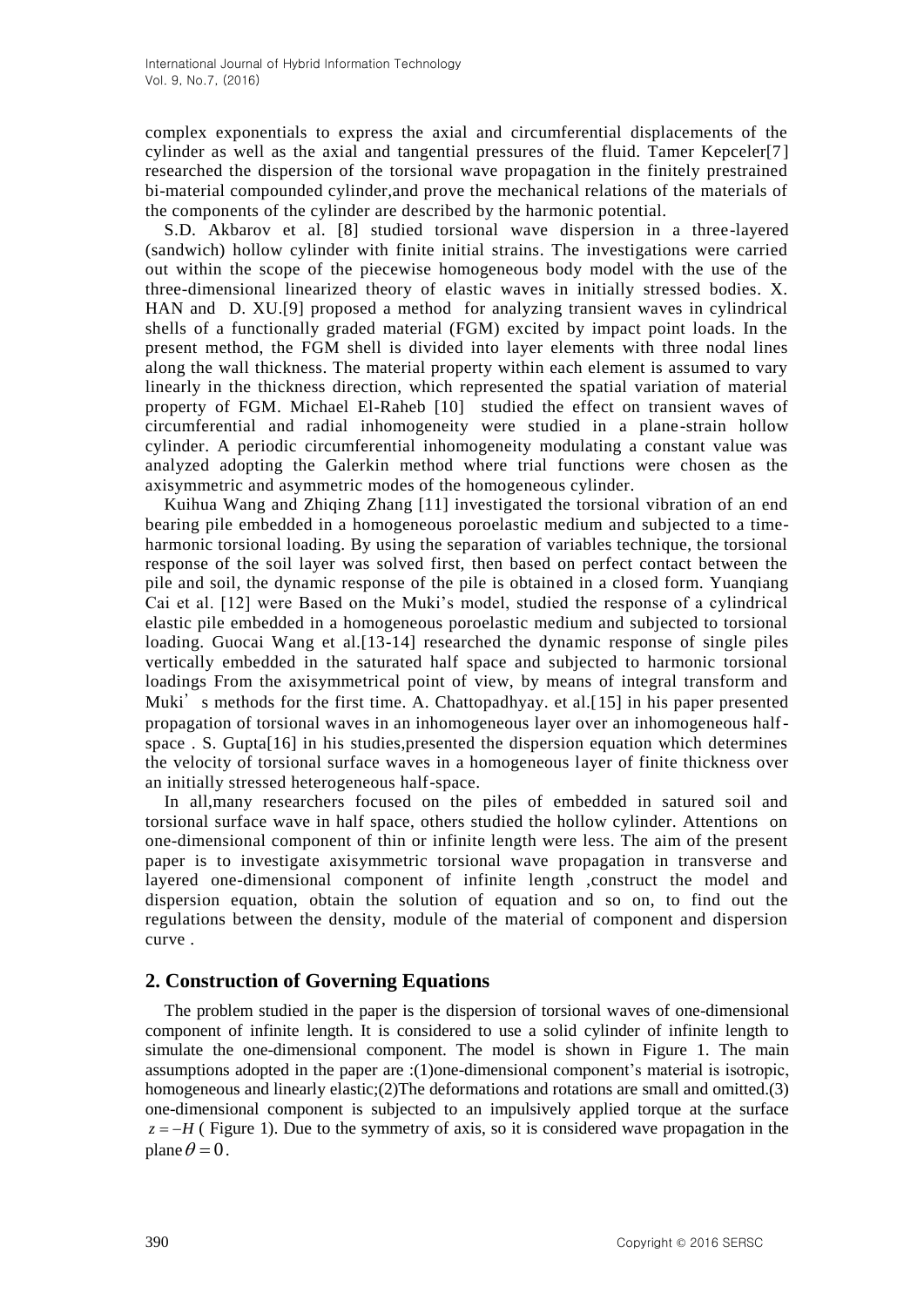

**Figure 1. Model of One-Dimensional Component**

Constitutive equation and strain displacement relations using a polar cylindrical coordinate system  $(r, \theta, z)$ , where the origin O is located at the cylinder center of the interface of two layer is set  $z = 0$ , and the cylinder axis is taken to be the z-axis, and denoting the corresponding displacement components by  $(u_r, u_\theta, u_z)$ , for torsional wave , the displacement field is valid,  $u_r$  and  $u_z$  are zero.(  $u_r = 0, u_z = 0$ ), strain-displacement relations are shown in the paper[3] ,the equation of torsional motion may be written as:<br> $\partial \tau_{r\theta}$   $\partial \tau_{z\theta}$   $2\tau_{r\theta}$   $\partial \tau_{\theta}$ 

$$
\frac{\partial \tau_{r\theta}}{\partial r} + \frac{\partial \tau_{z\theta}}{\partial z} + \frac{2\tau_{r\theta}}{r} = \rho \frac{\partial^2 u_{\theta}}{\partial t^2}
$$
(1)

Where  $\frac{\partial u_{\theta}}{\partial x} = v$ *t*  $\frac{\theta}{\rho} = v_{\theta}$  $\frac{\partial u_{\theta}}{\partial t} =$  $\partial$ is the circumferential particle velocity,  $\tau_{r\theta}$  and  $\tau_{z\theta}$  is the shear stress component,  $\rho$  is the mass density and t is the time.

The strain rate-particle velocity relations and stress-strain relations, respectively, in terms of cylindrical coordinate system are as followed[3].<br> $\tau_{r\theta} = \mu(z) \gamma_{r\theta}, \ \tau_{z\theta} = \mu(z) \gamma_{z\theta}$ 

$$
\tau_{r\theta} = \mu(z)\gamma_{r\theta}, \ \tau_{z\theta} = \mu(z)\gamma_{z\theta}
$$
\n
$$
\frac{\partial \gamma_{r\theta}}{\partial t} = \frac{\partial \nu_{\theta}}{\partial r} - \frac{\nu_{\theta}}{r}, \frac{\partial \gamma_{z\theta}}{\partial t} = \frac{\partial \nu_{\theta}}{\partial z}
$$
\n(2)

Where  $\mu$  is the shear modulus,  $r$  is a representative length (equal to the radius of bar) .Eliminating the shear strains ( $\gamma_{r\theta}$ ,  $\gamma_{z\theta}$ ), leads to a system of the governing equations in dimensionless form.

Now, Using (1) in (2), the only non-vanishing equation of motion [16] is given by  
\n
$$
\frac{\partial^2 u_{\theta}}{\partial r^2} + \frac{\partial^2 u_{\theta}}{\partial z^2} + \frac{1}{r} \frac{\partial u_{\theta}}{\partial r} - \frac{u_{\theta}}{r^2} + \frac{\mu}{\mu} \frac{\partial u_{\theta}}{\partial z} = \frac{\rho}{\mu} \frac{\partial^2 u_{\theta}}{\partial t^2}
$$
\n(3)

Where  $\mu = \frac{d}{dt}$ *dz*  $\mu = \frac{d\mu}{dt}$ . We considerate the harmonic wave solution of Eq.(3) is the form

$$
u_{\theta} = V(z)J_1(Kr)e^{i\omega t}
$$
 (4)

Using Eq. (4) in Eq. (3), then Eq. (3) reduces to the form  
\n
$$
\frac{d^2V(z)}{dz^2} + \frac{\mu}{\mu} \frac{dV(z)}{dz} - K^2 (1 - \frac{c^2}{c_s^2})V(z) = 0
$$
\n(5)

Where  $c = \frac{\omega}{\zeta}$ , *K*  $=\frac{\omega}{\kappa}$ , is the torsional wave velocity,  $c_s = \sqrt{\frac{\mu}{\kappa}}$  $\rho$  $=\sqrt{\frac{\mu}{m}}$ ,  $\omega$  is the angular frequency, K is

the angular wave number, and  $J_1(Kr)$  is the first order Bessel function of first kind.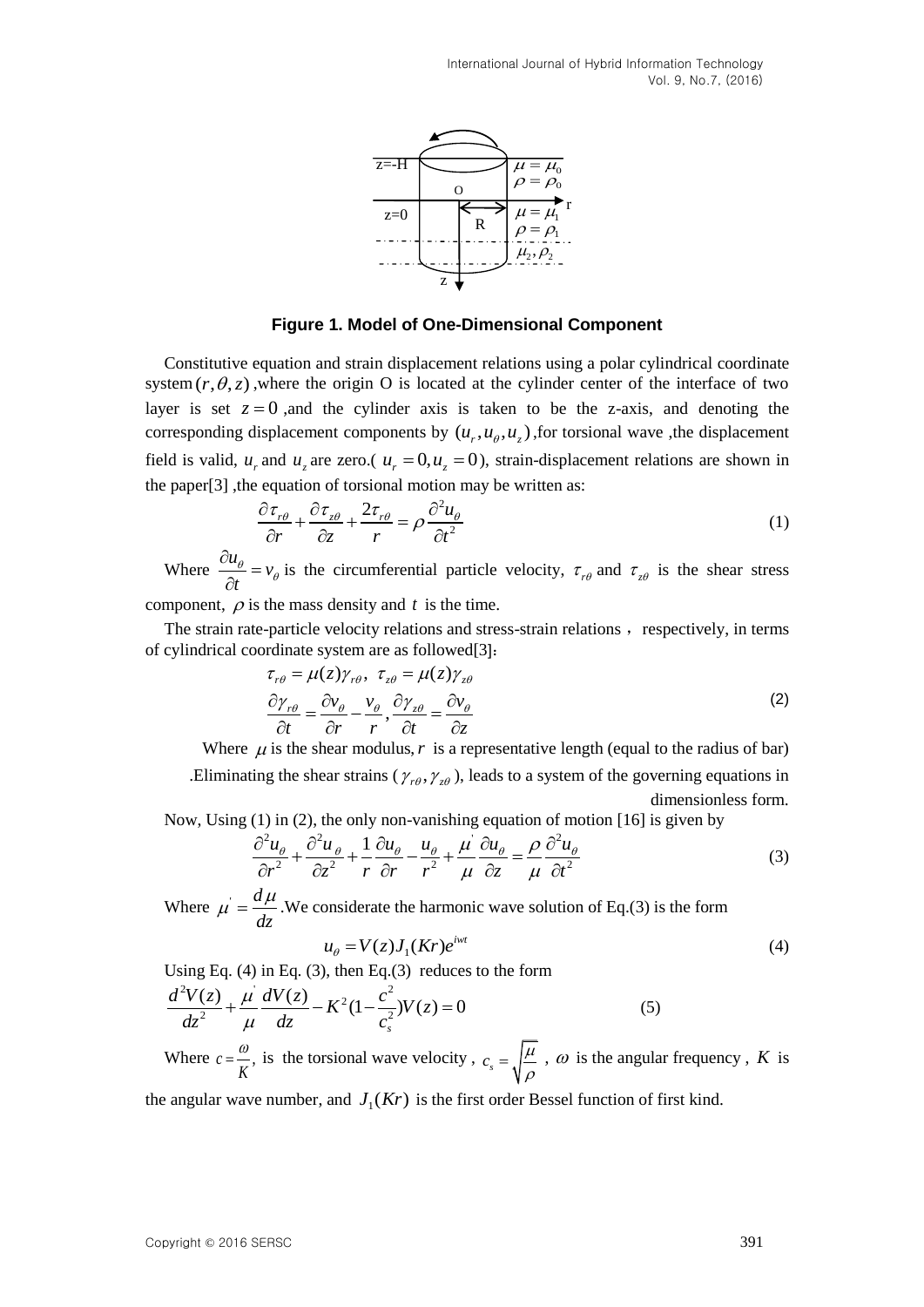## **3. Boundary Conditions and Solution of Layer**

According to boundarty and continous conditions of Figure 1, we get the forms as follows: (1) Initial conditions  $t = 0$  and at the top  $z = -H$ .

$$
u_{\theta 0|t=0} = 0, \frac{\partial u_{\theta 0}}{\partial t}|_{t=0} = 0 , \frac{\partial u_{\theta 0}}{\partial z}|_{z=-H} = 0 .
$$
 (6a)

(2) On the junction  $z = 0$ , the continuity of the stress and displacement requires that

$$
\mu_0 \frac{\partial u_{\theta0}}{\partial z} \Big|_{z=0} = \mu_1 \frac{\partial u_{\theta1}}{\partial z} \Big|_{z=0}, \ u_{\theta0} = u_{\theta1}
$$
 (6b)

(3) Displacement is limited when  $z \rightarrow \infty$  as

$$
\lim_{z \to \infty} u_{\theta} (z) = 0 \tag{6c}
$$

Where  $u_{\theta0}$  and  $u_{\theta1}$  are the displacement in the line of  $z = 0$ .

In the section, according to the characters of material of one-dimensional component, two cases were considered to resolve each solution, homogeneous and layered component, respectively.

Case I: Assuming the upper layers of the one-dimensional component satisfy the conditions,

$$
\mu_0 = G, \rho_0 = \rho \tag{7}
$$

So using Eq. (7) in Eq.(5),we get

$$
\frac{d^2V(z)}{dz^2} - K^2(1 - \frac{c^2}{c_s^2})V(z) = 0
$$
\n(8)

Where  $c_s$  $c_s = \sqrt{\frac{G}{c}}$  $\rho$  $=\sqrt{6}$ , So the solution of Eq.(9) is the form as follow: 2  $\frac{1}{c^2}$   $\frac{1}{c^2}$ 

$$
V(z) = A_1 e^{(1 - \frac{c^2}{c_s^2})^{\frac{1}{2}} kz} + A_2 e^{-(1 - \frac{c^2}{c_s^2})^{\frac{1}{2}} kz}
$$
(9)

Where  $A_1$  and  $A_2$  are arbitrary constants and hence the displacement in the model is

$$
u_{\theta 0} = (A_1 e^{\frac{(1 - c^2)^{\frac{1}{2}}kz}{c_s^2}} + A_2 e^{\frac{-(1 - c^2)^{\frac{1}{2}}kz}{c_s^2}}) J_1(kr) e^{iwt}
$$
(10)

Case II: At 
$$
z = 0
$$
, we assume the formulation is met:  
\n
$$
\mu = \mu_1(1 + \alpha z), \rho = \rho_1(1 + \beta z)
$$
\n(11)

Using of the eq. (3) and (4) of stress-strain relations, using Eq. (11) in Eq. (1) and eq. (5) <br> *i* the bottom of  $z = 0$ , we obtain the form:<br>  $\frac{\partial^2 u_{\theta}}{\partial x^2} + \frac{\partial^2 u_{\theta}}{\partial y^2} + \frac{1}{2} \frac{\partial u_{\theta}}{\partial y^2} - \frac{u_{\theta}}{\partial y^2} + \frac$ 

for the bottom of 
$$
z = 0
$$
, we obtain the form:  
\n
$$
\frac{\partial^2 u_{\theta}}{\partial r^2} + \frac{\partial^2 u_{\theta}}{\partial z^2} + \frac{1}{r} \frac{\partial u_{\theta}}{\partial r} - \frac{u_{\theta}}{r^2} + \frac{\alpha}{1 + \alpha z} \frac{\partial u_{\theta}}{\partial z} = \frac{\rho_1}{\mu_1} \frac{(1 + \beta z)\partial^2 u_{\theta}}{(1 + \alpha z)\partial t^2}
$$
\n
$$
\frac{d^2 V_1(z)}{dz^2} + \frac{\mu_1 \alpha}{\mu_1 \alpha} \frac{dV_1(z)}{dz^2} - K^2 (1 - \frac{c^2 (1 + \beta z)}{dz^2}) V_1(z) = 0
$$
\n(13)

$$
\frac{\partial^2 u_{\theta}}{\partial r^2} + \frac{\partial^2 u_{\theta}}{\partial z^2} + \frac{1}{r} \frac{\partial u_{\theta}}{\partial r} - \frac{u_{\theta}}{r^2} + \frac{\partial^2 u_{\theta}}{1 + \alpha z \partial z} = \frac{\partial u_{\theta}}{\partial z} = \frac{\mu_1}{\mu_1} \frac{(1 + \mu z) \partial u_{\theta}}{(1 + \alpha z) \partial t^2}
$$
(12)  

$$
\frac{d^2 V_1(z)}{dz^2} + \frac{\mu_1 \alpha}{\mu_1 (1 + \alpha z)} \frac{dV_1(z)}{dz} - K^2 (1 - \frac{c^2 (1 + \beta z)}{c_1^2 (1 + \alpha z)}) V_1(z) = 0
$$
(13)

Where *c K*  $t = \frac{\omega}{K}$  the phase velocity of torsional wave is,  $c_1 = \sqrt{\frac{\mu_1}{\rho_1}}$  $c_1 = \sqrt{\frac{\mu_1}{\mu_2}}$  $=\sqrt{\frac{\mu_1}{\rho_1}}$  is the shear wave velocity.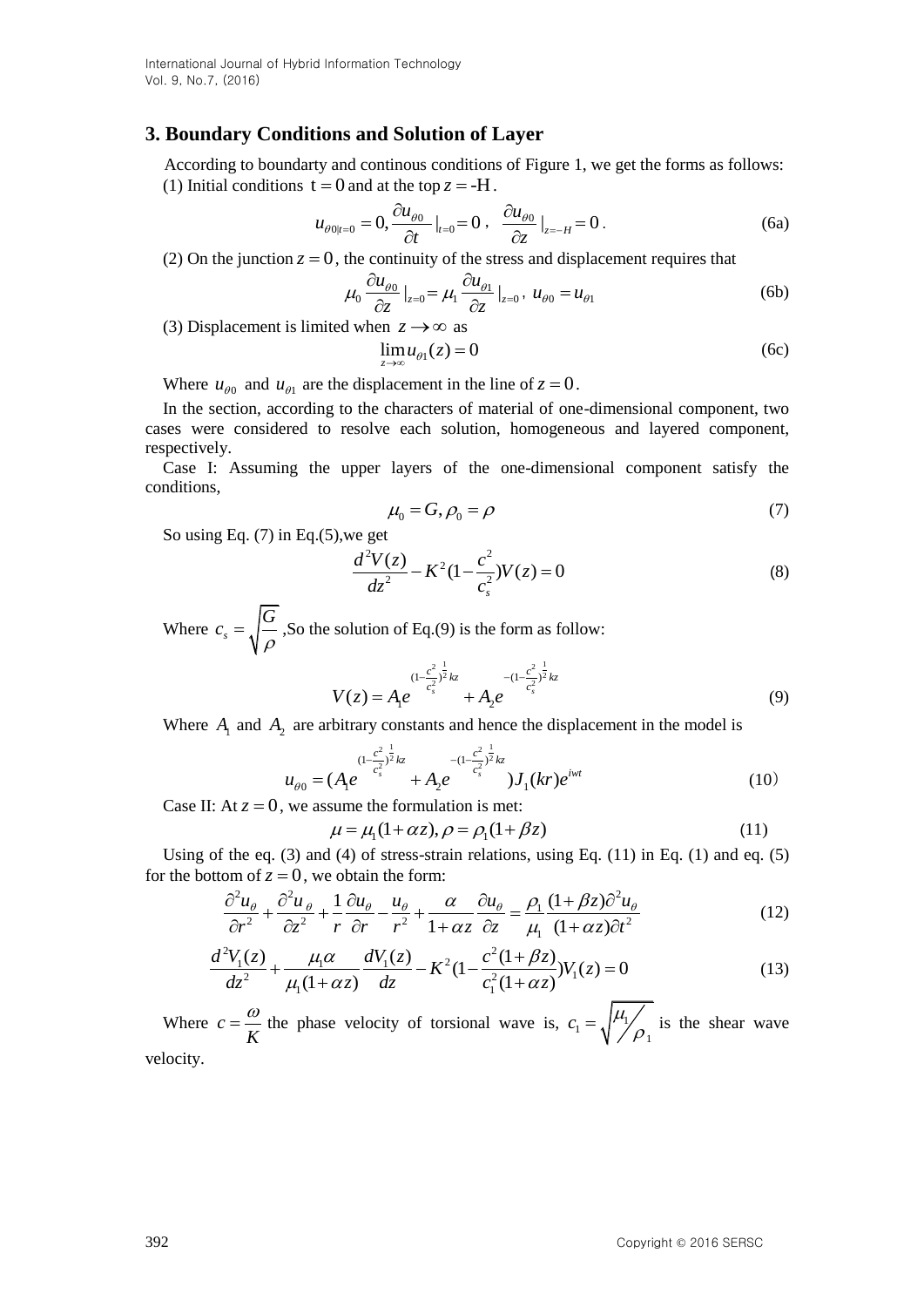We apply the Mathematics Methods, substituting  $V_1(z) = \frac{\phi(z)}{(1 + \alpha z)^{\frac{1}{2}}}$  $(1 + \alpha z)$  $V_1(z) = \frac{\phi(z)}{z}$ *z*  $\phi$  $\alpha$  $=$  $^{+}$ into eq. (15), and

eliminate the term  $\frac{dV_1}{dt}$ *dz* , we get

$$
\frac{d^2\phi(z)}{dz^2} + \frac{\alpha^2}{4(1+\alpha z)} - K^2(1 - \frac{c^2(1+\beta z)}{c_1^2(1+\alpha z)}))\phi(z) = 0
$$
\n(14)

It is mathematically convenient at this stage to introduce the dimensionless quantities

$$
\eta_1 = \sqrt{1 - \frac{c^2}{c_1^2} \frac{\beta}{\alpha}} \, , \eta_2 = \frac{2\eta_1 K (1 + \alpha z)}{\alpha}
$$

in eq.(14), the equation reduces to  
\n
$$
\frac{d^2 \phi}{d\eta_2^2} + (\frac{1}{4\eta_2^2} - \frac{1}{4} + \frac{s}{2\eta_2})\psi(\eta_2) = 0
$$
\n(15)

Where 2 2  $1'1_1$  $s = \frac{\omega^2(\alpha - \beta)}{2\pi}$  $c_1 \eta_1 \alpha^2 K$  $\omega^2(\alpha-\beta)$  $\eta_1\alpha^2$  $=\frac{\omega^2(\alpha-\beta)}{2\alpha^2}$  ,Eq.(15) is the well known Whittaker's equation.

Equation (9) has boundary, so the solution of Whittaker's equation (14) is given by  
\n
$$
\phi(\eta_2) = D_1 W_{\frac{s}{2},0}(\eta_2) + D_2 W_{-\frac{s}{2},0}(-\eta_2)
$$
\n(16)

Where  $D_1$  and  $D_2$  are the arbitrary constants .The solution eq. (16) satisfying the condition that  $\lim_{z \to \infty} V_1(z) \to 0$  *i.e.*  $\lim_{\eta_2 \to \infty} \phi(\eta_2) \to 0$  , so may be taken as  $\phi(\eta_2) = D_1 W_{\frac{s}{2},0}(\eta_2)$  $\phi(\eta_2) = D_1 W_{s_0}(\eta_2)$ .

Hence,  $V_1(z) = D_1 W_{\frac{s}{2},0}(\frac{2H_1}{z})$  $V_1(z) = D_1 W_{S,0} \left( \frac{2 \eta_1 K (1 + \alpha z)}{\alpha} \right)$  $= D_1 W$ ,  $( \frac{2 \eta_1 K (1 + \alpha z)}{2})$ , the displacement for the torsional wave in the layer

is

$$
u_{\theta 1} = \frac{D_1 W_{\frac{s}{2},0}(\frac{2\eta_1 K(1+\alpha z)}{\alpha})}{(1+\alpha z)^{\frac{1}{2}}} J_1(Kr) e^{i\omega t}
$$
 (17)

Expanding the Whittaker function up to linear term eq. (17) takes the form (18). func<br> $\frac{(1 + \alpha z)}{2}$ 

$$
(1+\alpha z)^{\frac{1}{2}}
$$
  
xponding the Whittaker function up to linear term eq. (17) takes the form (18).  

$$
u_{\theta 1} = \frac{D_1 J_1(Kr) e^{i\omega t}}{(1+\alpha z)^{\frac{1}{2}}} e^{\frac{-\eta_1 K(1+\alpha z)}{\alpha}} \left[\frac{2\eta_1 K(1+\alpha z)}{\alpha}\right]^{\frac{1}{2}} \left[1 + \frac{\eta_1 K(1+\alpha z)}{\alpha} - s\frac{\eta_1 K(1+\alpha z)}{\alpha}\right]
$$
(18)

According to the boundary conditions (6a),(6b),and (6c),we get (19)-(21).

$$
A_1 \exp(-\sqrt{1 - \frac{c^2}{c_s^2}}KH) - A_2 \exp(\sqrt{1 - \frac{c^2}{c_s^2}}KH) = 0
$$
 (19)

$$
A_1 - A_2 - K_1 D_1 = 0 \tag{20}
$$

$$
A_1 + A_2 - K_2 D_1 = 0 \tag{21}
$$

Where

Where  
\n
$$
K_1 = \eta_1 K \frac{\mu_1}{\mu_0} \sqrt{\frac{2\eta_1 K}{\alpha}} (\frac{s\eta_1 K - \eta_1 K - \alpha s}{\alpha}) e^{-\frac{\eta_1 K}{\alpha}} K_2 = \sqrt{\frac{2\eta_1 K}{\alpha}} (1 + \frac{\eta_1 K - s\eta_1 K}{\alpha}) e^{-\frac{\eta_1 K}{\alpha}}.
$$

Eliminating  $A_1$ ,  $A_2$  and  $D_1$  from eq.(19)-(21), we obtain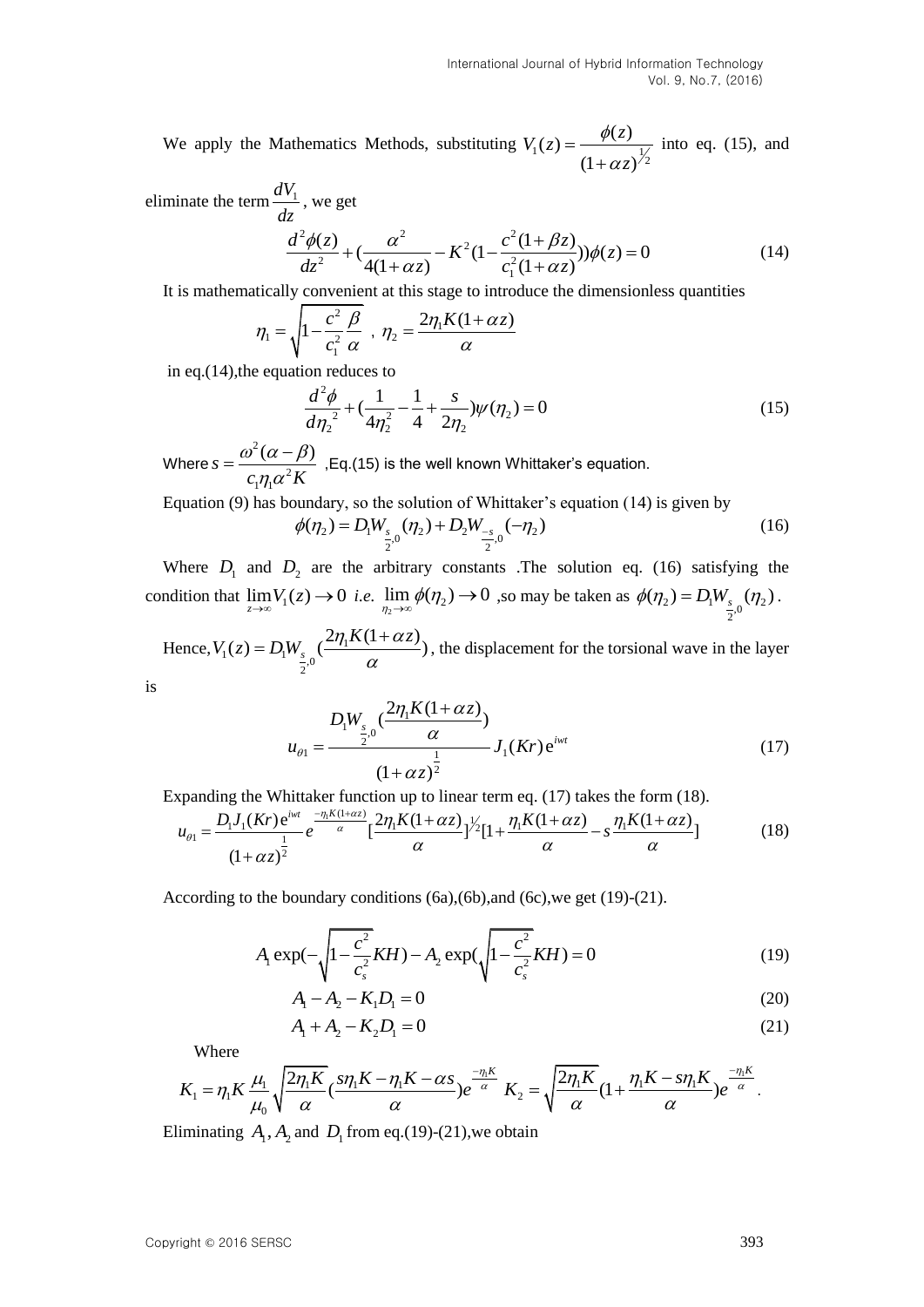International Journal of Hybrid Information Technology Vol. 9, No.7, (2016)

$$
\begin{vmatrix} \exp(-\sqrt{1-\frac{c^2}{c_s^2}}KH) & -\exp(\sqrt{1-\frac{c^2}{c_s^2}}KH & 0\\ 1 & -1 & -K_1\\ 1 & -1 & -K_2 \end{vmatrix} = 0
$$

Using  $K_1, K_2$  in above determinant, we obtain

Using 
$$
K_1, K_2
$$
 in above determinant, we obtain  
\n
$$
\eta_1 K \frac{\mu_1}{\mu_0} \sqrt{\frac{2\eta_1 K}{\alpha}} \left( \frac{s\eta_1 K - \eta_1 K - \alpha s}{\alpha} \right) \exp\left(-\sqrt{1 - \frac{c^2}{c_s^2}} K H\right) + \sqrt{\frac{2\eta_1 K}{\alpha}} \left(1 + \frac{\eta_1 K - s\eta_1 K}{\alpha}\right) \exp\left(-\sqrt{1 - \frac{c^2}{c_s^2}} K H\right)
$$
\n
$$
+ \eta_1 K \frac{\mu_1}{\mu_0} \sqrt{\frac{2\eta_1 K}{\alpha}} \left( \frac{s\eta_1 K - \eta_1 K - \alpha s}{\alpha} \right) \exp\left(\sqrt{1 - \frac{c^2}{c_s^2}} K H\right) - \sqrt{\frac{2\eta_1 K}{\alpha}} \left(1 + \frac{\eta_1 K - s\eta_1 K}{\alpha}\right) \exp\left(\sqrt{1 - \frac{c^2}{c_s^2}} K H\right) = 0
$$
\n(22)

Particular Case: No matter case I or case II, when  $\alpha \rightarrow 0, \beta \rightarrow 0$ , the cylinder becomes homogeneous ,the dispersion equation (18) and (22) can be reduced to

$$
\tan(\sqrt{\frac{c_{s}^{2}}{c_{s}^{2}}-1)KH}) = \frac{\mu_{1}}{\mu_{0}} \frac{\sqrt{(1-\frac{c^{2}}{c_{1}^{2}})}}{\sqrt{\frac{c_{s}^{2}}{c_{s}^{2}}-1}} \tag{23}
$$

Where is the well known classical dispersion equation of Love wave [17].

### **4. Numerical Results and Discussions**

In order to study the effect of various parameters on dispersion of torsional wave in a one-dimensional component of infinite length, we have taken the following date[18] to calculate the phase velocity from eqs.(24) for three diffrent values of elastic constants in Table 1.

| Curves | $\rho_0^2/(kg \cdot m^{-3})$ | $\mu_{1}/(N \cdot m^{-2})$ | $\rho_1/(kg \cdot m^{-3})$ | $\mu_0/\mu_1$ | $(c_{s}/c_{1})^{2}$ |
|--------|------------------------------|----------------------------|----------------------------|---------------|---------------------|
| 3      | 7450                         | $7.5 \times 10^{10}$       | 4700                       | 1.240         | 0.7823              |
|        | 7450                         | $6.34\times10^{10}$        | 3364                       | 1.4669        | 0.6624              |
|        | 7450                         | $3.988\times10^{10}$       | 2649                       | 2.3320        | 0.8292              |

**Table 1. Values of Various E Constants**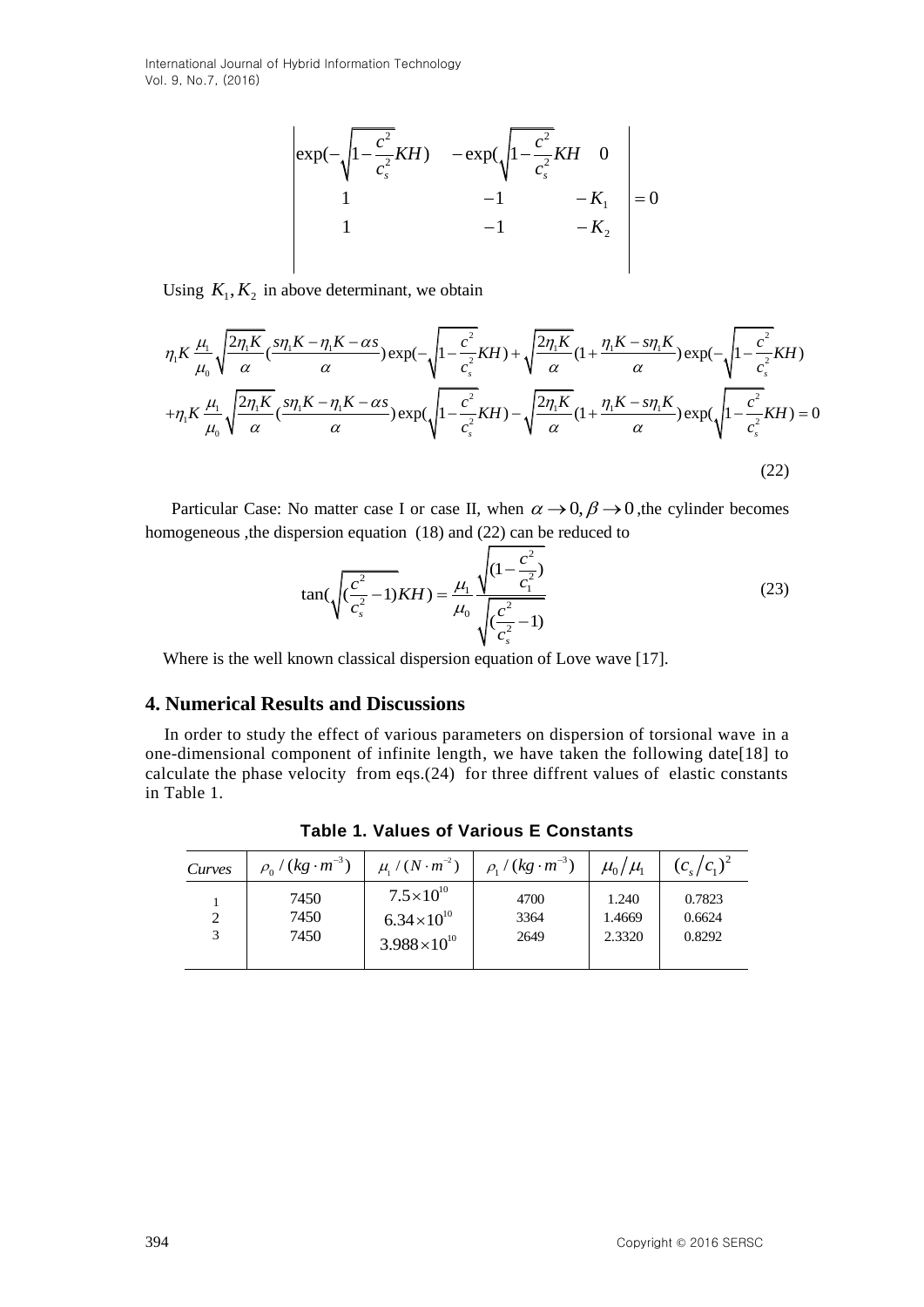

Effect of linearly varing shear module and density on torsional wave in infinite onedimensional component of Case I, Case II and Case III are discussed in the following way by means of Figure 2 and Figure 3.

(i) Curve 0 represents the classical case of Love wave in Figure 2 and Figure 3.with the increasing of value  $\alpha$ , dimensionless phase.

(ii) Curves 1,2,3 are plotted for Case II, respectively described the relations between dimensionless phase velocity  $(c / c_s)^2$  and dimension wave number KH in three case of

different constants when 
$$
\frac{\beta}{\alpha} = 2
$$
,  $\alpha = 0.2$ ,  $K = 10$ , and  $\frac{\beta}{\alpha} = 1$ ,  $\alpha = 0.2$ ,  $K = 20$ .

We can observed that

(i) Curve 0 is obviously steeper than the curves 1, 2, 3 in Figure 2 and Figure 3, the result is consistent with classical Love wave. Velocity  $(c/c<sub>s</sub>)<sup>2</sup>$  is decreasing with the decreases in dimensionless wave number KH in all the cases.

(ii)The effect the linearly varying  $\frac{\beta}{\alpha}$  $\frac{\mu}{\alpha}$  from 1 to 2 and number  $\kappa$  from 10 to 20, the phase

velocity  $(c/c<sub>s</sub>)<sup>2</sup>$  kept the same trend, but it is slower with the varying KH.

(iii)In the absence of  $\alpha$  and  $\beta$ , that is  $\alpha = \beta = 0$ , the dispersion of equation (11) and  $(24)$  changes to the classical equation  $(25)$  and hence the modelling of construction and the solution of the problem are valid and feasible in present paper.

### **5. Conclusion**

In the paper, we studied the propagation of torsional waves in a transverse and layered one-dimensional component of infinite length. We proposed a new method that one-dimensional component was divided into multilayers to model and analyzed it, discussed two cases concerning torsional wave dispersion in the homogeneous and tranverse layered. Further, the governing equations and solutions are obtained using asymptotic linear expansion of the Whittaker's function. Finally numerical results and simulation gave the figures with the change of parameters density and shear module of